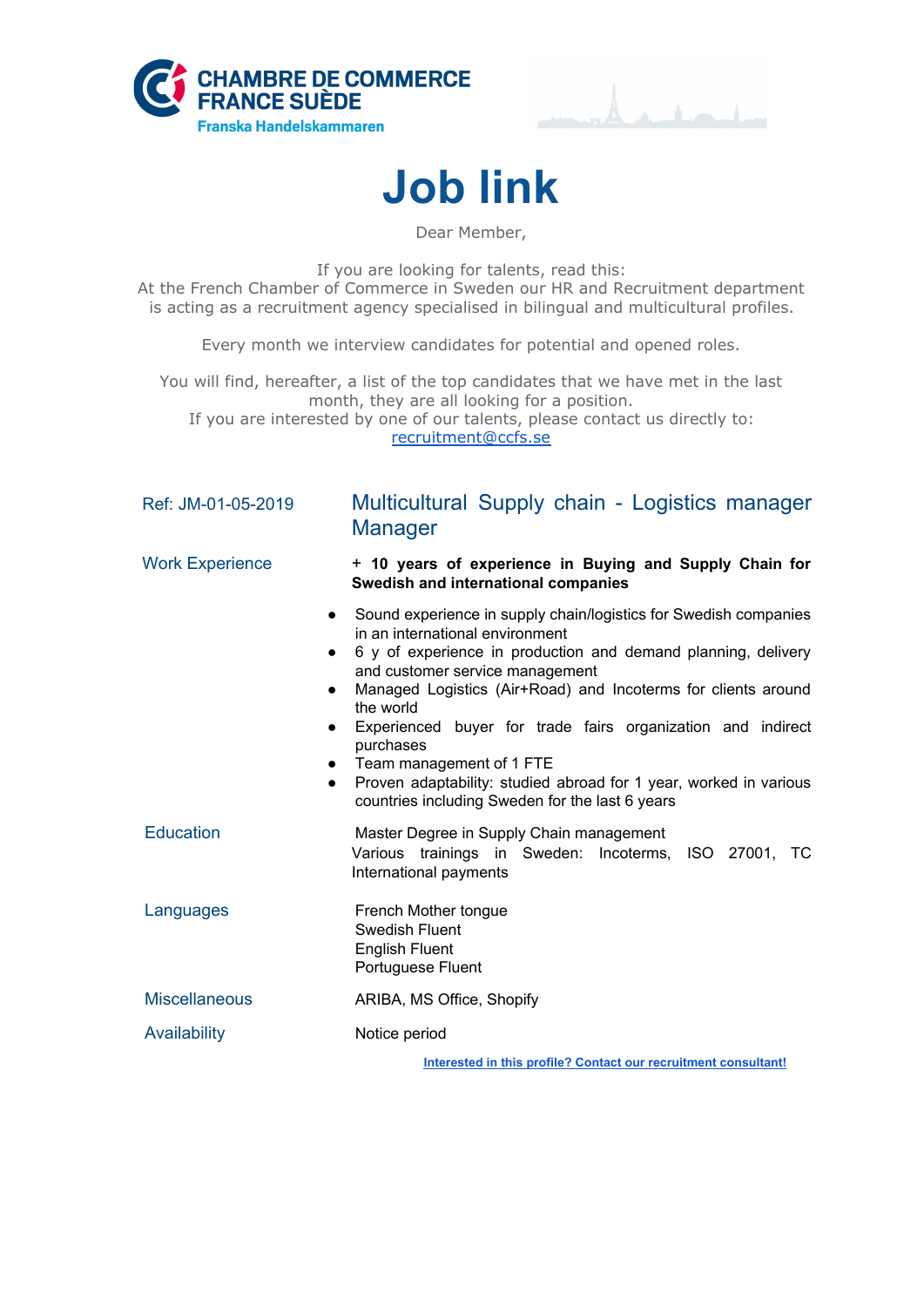COMMERCE DE COMMERCE

| <b>Franska Handelskammaren</b> |                                                                                                                                                                                                                                                                                                                                                                                                                    |
|--------------------------------|--------------------------------------------------------------------------------------------------------------------------------------------------------------------------------------------------------------------------------------------------------------------------------------------------------------------------------------------------------------------------------------------------------------------|
| Ref: ES-02-05-2019             | Finance director with strong international<br>background                                                                                                                                                                                                                                                                                                                                                           |
| <b>Work Experience</b>         | +15 years of experience in investments, mergers and<br>acquisitions for national and international projects                                                                                                                                                                                                                                                                                                        |
|                                | Sound experience in infrastructure projects financing, mainly for<br>$\bullet$<br>renewable energies/environment<br>Proven expertise in mergers and acquisitions, privatization,<br>$\bullet$<br>financial valuation<br>Project management leader with teams up to 10p<br>$\bullet$<br>High negotiation skills with confirmed strategic approach<br>$\bullet$<br>1y professional experience in Sweden<br>$\bullet$ |
| <b>Education</b>               | MBA, focus in Finance, obtained in the USA<br>Master degree of Arts, international affairs<br>Bachelor of Science, Economics and statistics                                                                                                                                                                                                                                                                        |
| Languages                      | French Mother tongue<br><b>English Fluent</b><br>Swedish beginner                                                                                                                                                                                                                                                                                                                                                  |
| <b>Miscellaneous</b>           | Office                                                                                                                                                                                                                                                                                                                                                                                                             |
| Availability                   | 1 month                                                                                                                                                                                                                                                                                                                                                                                                            |
|                                | Interested in this profile? Contact our recruitment consultant!                                                                                                                                                                                                                                                                                                                                                    |
| Ref: VG-03-05-2019<br>Manager  | <b>Business</b><br>Developer - Strategic Account                                                                                                                                                                                                                                                                                                                                                                   |
| <b>Work Experience</b>         | 15 years of experience for IT, Tourism and Travel industries                                                                                                                                                                                                                                                                                                                                                       |
|                                | Sound experience of the travel business in France and in<br>Scandinavia: IT development and business solutions<br>Experienced on the field + strategies / roadmaps definitions<br>2y of marketing: technical products<br>Proven expertise of Big data architecture<br>Double expertise: IS engineer and business, solutions oriented<br>2 years professional experience in Sweden                                  |
| <b>Education</b>               | <b>MBA in 2008</b><br>Master Degree of Software Engineering                                                                                                                                                                                                                                                                                                                                                        |
| Languages                      | French Mother tongue<br><b>English Fluent</b><br>Spanish Intermediate                                                                                                                                                                                                                                                                                                                                              |
| <b>Miscellaneous</b>           | Developer C, C++                                                                                                                                                                                                                                                                                                                                                                                                   |

Availability **Immediate** 

**Interested in this profile? Contact our [recruitment](mailto:recruitment@ccfs.se) consultant!**